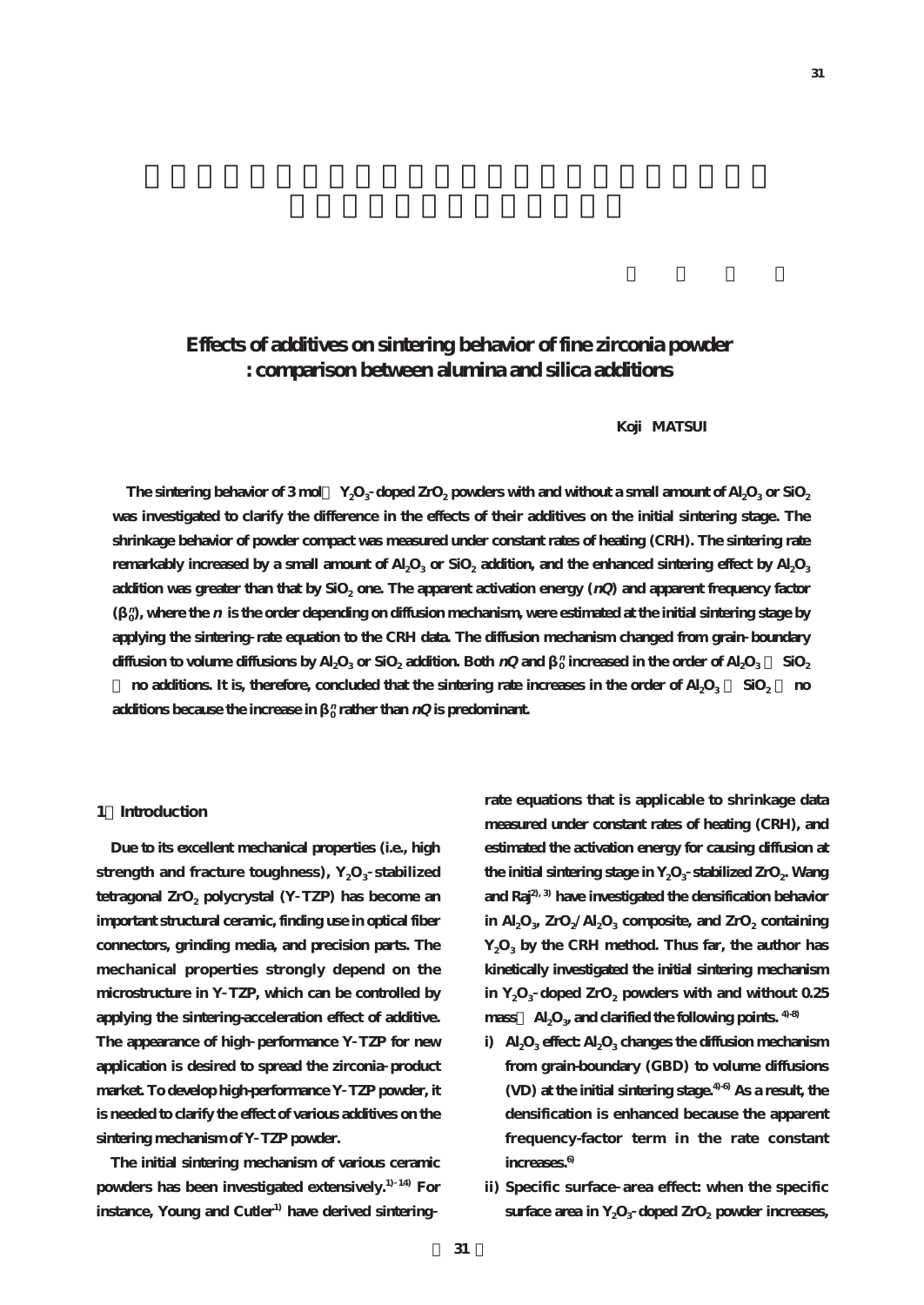**the sintering rate is enhanced because of an increase in frequency-factor term.7)**

iii)  $Y_2O_3$  concentration effect: the increase in  $Y_2O_3$ **concentration decreases the sintering rate because**

**of increasing the activation energy of diffusion.8) Furthermore, the author also proposed an analytical method that can experimentally determine the diffusion mechanism at the initial sintering stage using CRH data, and demonstrated the validity of the analytical** method using Y<sub>2</sub>O<sub>3</sub> doped ZrO<sub>2</sub> powders with and without  $0.25$  mass  $\mathrm{Al}_2\mathrm{O}_3^{-4,5}$ 

**From the industrial standpoint, it is important to clarify the roles of various additives which accelerate** sintering in Y TZP. Usually, not only  $Al_2O_3$  but also **SiO2 is well used as one of the additives. As described** in the above-mentioned, the effect of Al<sub>2</sub>O<sub>3</sub> on the initial **sintering stage in Y TZP powder has been reported in** previous papers.  $4^{,6}$ ,  $8$ <sup>B</sup> For the effect of SiO<sub>2</sub>, the **superplasticity behavior and microstructure development in SiO2 doped Y TZP has been**  $i$ nvestigated previously.<sup>15-18</sup> However, the effect of  $SiO<sub>2</sub>$ **addition on the initial sintering stage of Y TZP powder has not been reported in the previous papers.** Furthermore, although Al<sub>2</sub>O<sub>3</sub> and SiO<sub>2</sub> are well used as **additives which enhance the sintering rate in Y TZP powder, the difference in their effects is not quantitatively discussed.**

In the present study,  $\text{Al}_2\text{O}_3$  and  $\text{SiO}_2$  as additives were **noted, and the initial sintering behavior of Y TZP** powders with and without  $\text{Al}_2\text{O}_3$  or SiO<sub>2</sub> was analyzed **by the CRH method. The difference in the enhanced sintering effect of these additives was quantitatively discussed based on the present analytical results.**

### **2.Experimental procedure**

## **[1]Specimen preparation**

**3 mol% (5.2 mass%) Y TZP powder with a specific surface area of 15 m2 /g (TZ 3Y grade, Tosoh, Tokyo,** Japan), colloidal SiO<sub>2</sub> (Snowtex, Nissan Chemical **Industries, Tokyo, Japan) with a particle size in the range of 10 20 nm, and fine Al<sub>2</sub>O<sub>3</sub> powder (Alu C grade, Tokyo, Nippon Aerosil, Japan) with a specific surface area of ca. 100 m2/g were used as starting materials.** The Y **TZP** powder with  $0.25$  mass Al<sub>2</sub>O<sub>3</sub> (3YA) or **SiO2 (3YC) was prepared by wet milling the Y TZP**

powder and colloidal  $SiO<sub>2</sub>$  or  $Al<sub>2</sub>O<sub>3</sub>$  powder with a **vibration mill. The atomic ratios of Al/(Zr+Y) and**  $\text{Si}/(\text{Zr} \text{Y})$  of these powders are  $6 \times 10^3$  and  $5 \times 10^3$ , **respectively, which are roughly equal. For comparison with the sintering behavior of 3YA and 3YC, the Y TZP** powder without  $\text{Al}_2\text{O}_3$  or  $\text{SiO}_2$  (3Y) was also treated by **wet milling under the same process.**

**These powders were pressed uniaxially into a disk under 70 MPa. The powder compacts were ca. 25mm ×4mm in size, and sintered at 1100°1500℃ for 2 h in air (heating rate 100℃/h).**

### **[2]Density and grain-size measurements**

**The density of sintered bodies was measured using the Archimedes method for the relative densities of > 80 %, whereas calculated from the weight and the size** for the relative densities of 80 . A scanning electron **microscopy (SEM; Model S 4500, Hitachi, Tokyo, Japan) was used to observe the microstructure and estimate the average grain sizes of sintered bodies. SEM specimens were polished with a diamond paste of 3 μm, and then thermally etched in air for 1 h at a 50℃ lower temperature than the sintering temperature of each specimen. The average grain size was measured by the Planimetric method.19)**

#### **[3]CRH measurements**

**The powders were pressed uniaxially into a cylindrical disk under ca. 100 MPa and afterwards pressed isostatically at 200 MPa by cold isostatic** pressing. The specimen was  $6 \text{ mm} \varnothing \times 15 \text{ mm}$ . The **shrinkage of the powder compacts obtained with sintering was measured using a dilatometer (Model DL 9700, ULVAC RIKO, Yokohama, Japan). The shrinkage measurements by the CRH technique were performed in the range from room temperature to 1500℃ at heating rates of 5°, 10°, 15°, and 20℃/min in air. When the temperature reached 1500℃, the specimens were cooled at a constant rate. The dilatometer was calibrated using sapphire as a standard specimen. Thermal expansion of each specimen was corrected by the same method in the previous paper. 4) It was confirmed that the shrinkage proceeded isotropically because for each measured specimen, the shrinkage percentage of length axis was nearly equal to that of diameter axis. Assuming isotropic shrinkage to powder**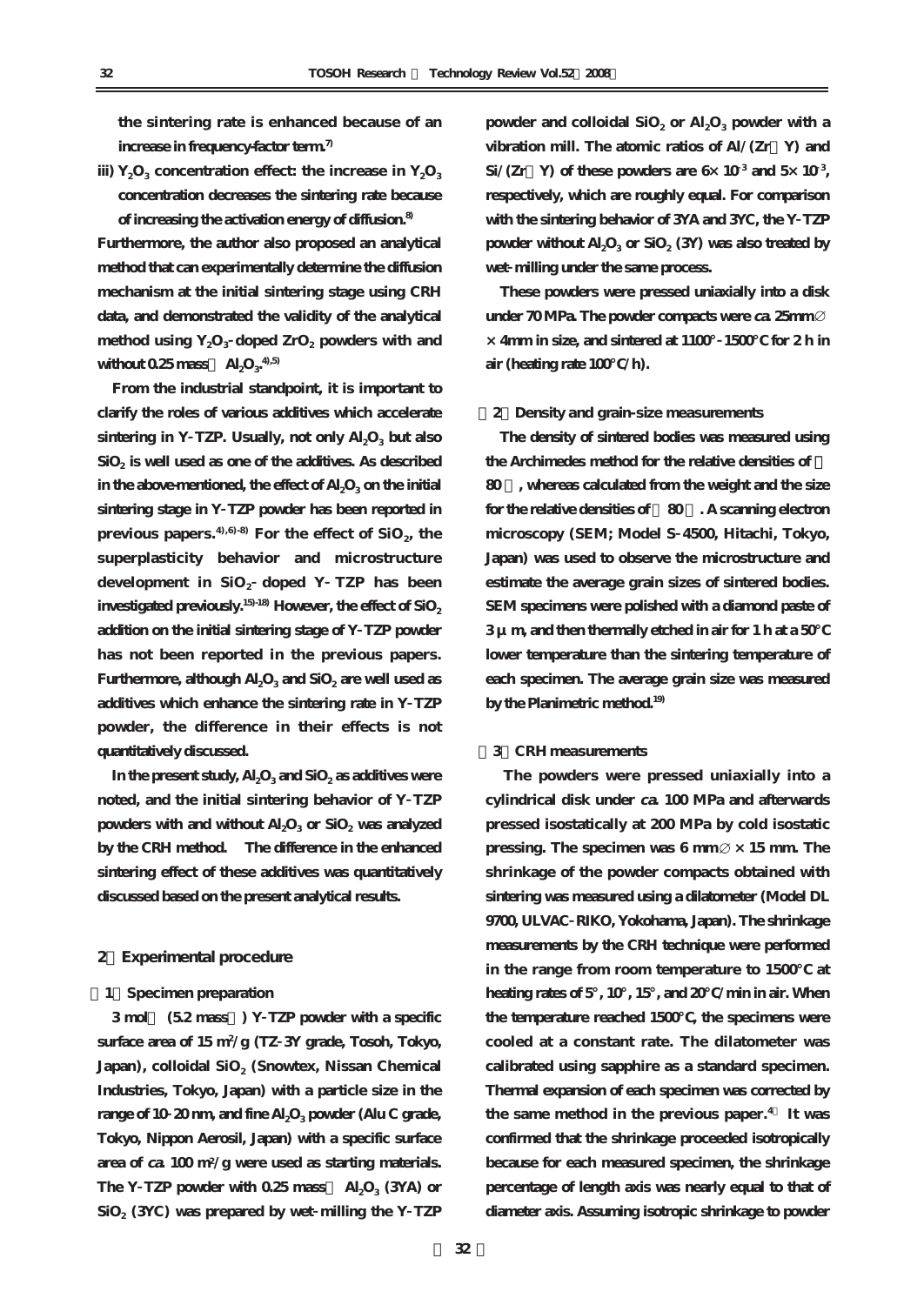compact, the density  $(T)$  at a given temperature  $T$  is **given by the following equation2):**

$$
T = \frac{L_f}{L T} \Big|_{\ell}^3
$$

where  $L_f$  and  $L(T)$  are the final length and the length at **a** *T* **of the specimen, respectively. producted the final density measured by the Archimedes method. The**

 $(T)$  at a  $T$  was calculated using Eq.  $(1)$ .

## **[4]Analysis of initial sintering mechanism**

**The material transport path and activation energy of diffusion at the initial sintering stage were determined by the same analytical method as the previous paper.5) The sintering-rate equation at the initial sintering stage is given by the following equation9):**

$$
\frac{\mathrm{d}}{\mathrm{d}t} \quad \frac{L}{L_0} \quad \frac{1}{m} \quad \frac{K \quad s \quad D}{kT a^p} \qquad \qquad 2
$$

where  $L(L_0 L)$  is the change in length of the specimen,  $L_0$  the initial length of the specimen,  $K$  the **numerical constant,** s the surface energy, the **atomic volume, D the diffusion coefficient, <sup>t</sup> the time, T absolute temperature, k the Boltzmann's constant, <sup>a</sup> the particle radius, and the parameters of <sup>n</sup> and p the order depending on the diffusion mechanism. The values of p for GBD and VD are 4 and 3, respectively. The value of K includes the effective grain boundary width in GBD.10) Equation (2) is applicable to the fractional shrinkages of < 4% that satisfy the initial sintering condition.**

**The following sintering rate equation that is applicable to CRH data is derived from Eq. (2).5)**

$$
\ln T \frac{dT}{dt} \frac{d}{dT} \frac{Q}{RT} \eta p
$$
 3

**where**

$$
np \quad \ln f \quad , \ n \quad \ln \frac{K \cdot s D_0}{k} \quad p \ln a \quad 4
$$

**Here, Q is the activation energy, R the gas constant,**  $f(\cdot, \mathbf{n})$  the density function that depends on the  $n$ , and  $D_0$  the pre exponential term defined as  $D$   $D_0$ exp( $Q/RT$ ). Equation (3) corresponds to the **sintering rate equation derived by Wang and Raj.2)** Using the slope  $S_1$  of the Arrhenius type plot of  $\ln[T(dT/dt)(dT/dT)]$  against  $1/T$  at the same density, **the Q is expressed as**

$$
Q \t RS_1 \t 5
$$

**On the other hand, the following sintering rate**

**equation that is different from the type of Eq. (3) is also derived from Eq. (2).5)**

$$
\frac{\mathrm{d}(L/L_0)}{\mathrm{d}T} \left(\frac{K_s}{k a^P C Q}\right)^n \left(\frac{n Q}{R T^{2 n}}\right) \exp\left(\frac{n Q}{R T}\right) \quad 6
$$

**Here,** *c* is the heating rate (i.e.,  $c = dT/dt$ ). For  $n=1/3$ and  $n=1/2$ , Eq. (6) corresponds to the sintering **equations derived by Young and Cutler.1) This rate equation is also applied to CRH data. Using the slope**  $S_2$  of the Arrhenius **type plot of ln**[ $T^2$ <sup>n</sup>d( $L/L_0$ )/dT] against  $1/T$ , the apparent activation energy  $(nQ)$  is **expressed as**

 $nQ$   $RS_2$  **7** 

**Here, the <sup>n</sup> is in the range of 0.31 0.50.10) In the previous paper, the author has reported that the values** of  $nQ$  in 3 mol  $(53 \text{ mass})$  Y TZP powder with a **specific surface area of 6.7 m<sup>2</sup> /g determined from Arrhenius type plots that correspond to n=1/3(=0.33) and n=1/2(=0.50) were 219 and 217 kJ/mol, respectively.4) This result suggests that the nQ is nearly the same value in the <sup>n</sup> range of 0.31 0.50. Therefore,** the  $S_2$  can be estimated as the approximate value from **the Arrhenius type plot of ln[** $T^{1.6}d(-L/L_0)/dT$ **] against 1/T that corresponds to n=0.4 that is the central value of**  $n=0.31 \ 0.50^5$  **Combining Eqs. (5) and (7), the following equation is obtained5):**

$$
n \quad \frac{nQ}{Q} \quad \frac{S_2}{S_1} \tag{8}
$$

**In the present analysis, the Q and <sup>n</sup> were determined in the fractional shrinkage range of <4 % that satisfies the initial sintering condition as with previous papers.4),5) In previous papers, the author analyzed the isothermal shrinkage behavior of Y TZP powders with** and without a small amount of Al<sub>2</sub>O<sub>3</sub>, and showed that **the logarithm shrinkage logarithm time (log log) plots in the shrinkage range of < 4% measured at various constant temperatures became the linear relationships.6)-8) At the initial sintering process with particle growth, it has been reported that the log log plot show no linear relationship.11) Therefore, the influence of particle growth on the Q and nQ is negligibly small in the shrinkage range of < 4 %.**

# **3.Results**

**[1]Densification and grain growth**

**Figure 1 shows the change of relative density in 3Y**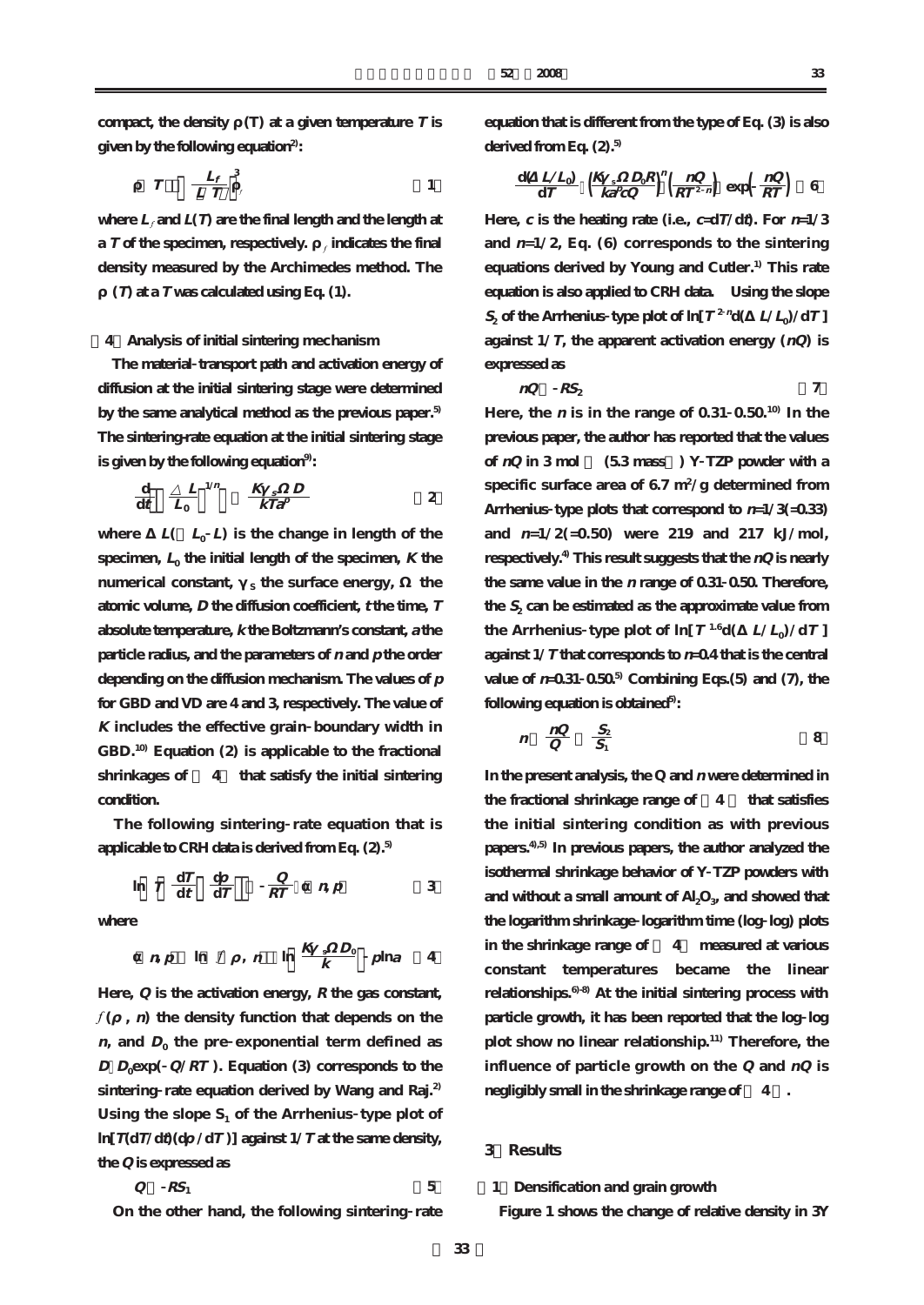

**Fig.1 Changes of relative density and average grain size in 3Y, 3YA, and 3YC with sintering temperature. The duration time at each sintering temperature is 2 h. (○), (□), and (△) indicate 3Y, 3YA, and 3YC, respectively.** 

(without additive), 3YA (with 0.25 mass Al<sub>2</sub>O<sub>3</sub>), and **3YC** (with 0.25 mass SiO<sub>2</sub>) with sintering **temperature. The relative density of 3YC was higher than that of 3Y at lower temperatures. The relative density of 3YA was higher than that of 3YC at lower** temperatures, and attained 99.5 at 1350 . This **result reveals that the densification of Y TZP powder is** accelerated by  $\text{Al}_2\text{O}_3$  or  $\text{SiO}_2$  addition, and the **acceleration effect by Al2O3 addition is greater than that by SiO2 one. Figure 2 shows SEM images of the polished and etched surfaces of 3Y, 3YA, and 3YC** sintered at 1500  $\,$ . The average grain sizes of 3Y, 3YA, **and 3YC were nearly equal, and in the range of 0.5 0.6 μm. This result suggests that at the sintering hold** time of  $2h$ , the effect of  $Al_2O_3$  or  $SiO_2$  addition did not **appear for the grain growth process.**



**Fig.2 Scanning electron microscopy images of 3Y, 3YA, and 3YC sintered at 1500℃. The duration time at each sintering temperature is 2 h.** 

#### **[2]Densification behavior**

**Figure 3 shows the changes of the shrinkage of 3Y, 3YA, and 3YC with temperature in the course of 10℃ /min heating. As can be seen in Fig. 3(a), the starting**



**Fig.** Temperature dependence of shrinkage, relative density (), and densification rate (d /dT) of 3Y, 3YA, and 3YC in the course  $\alpha$  of heating (10  $\alpha$ /min). ( ), ( ), and ( ) indicate 3Y, 3YA, and 3YC, respectively.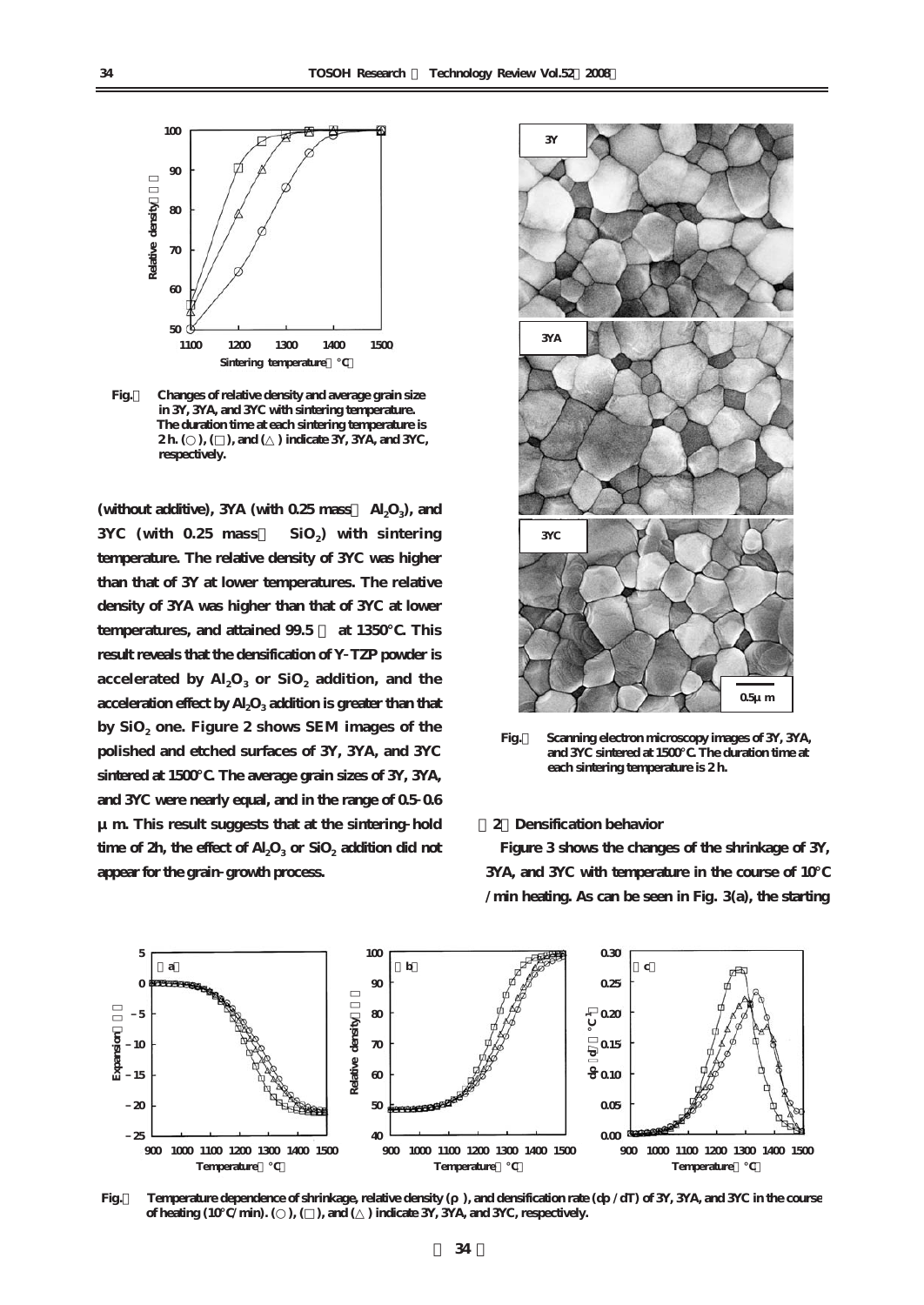**temperature of 3Y, 3YA, and 3YC is nearly equal, and the shrinkage increased in the order of 3YA > 3YC > 3Y** at temperatures of  $1100$ . Using the shrinkage **curves in Fig.3(a), the temperature changes of the relative density (**) and the densification rate  $(d \angle dT)$ were determined by Eq.(1) (Figs.3(b) and (c)). The **was high in the order of 3YA > 3YC > 3Y at temperatures of**  $1100$ **. The d** /d*T* increased in **the order of 3YA > 3YC > 3Y when the temperature exceeded ~1100℃, and the temperature of peak maximum of the d** /d*T* curve became low in the order **of 3YA < 3YC < 3Y. The heating rate dependence of dρ/dT in each specimen was also examined in the** range of 5°20 /min. For all specimens, the d /d*T* **curves shifted to a higher temperature, as the heating rate increased. As an example, the heating rate dependence of 3YC is shown in Fig. 4. The present results reveal that Al<sub>2</sub>O<sub>3</sub> or SiO<sub>2</sub> addition enhances the d** /**dT**, and the enhanced effect by Al<sub>2</sub>O<sub>3</sub> addition is greater than that by SiO<sub>2</sub> one.

### **[3]CRH shrinkage analysis**

**In previous papers, the author reported the initial sintering mechanisms in Y TZP powders with and** without  $0.25$  mass  $\mathrm{Al}_2\mathrm{O}_3$ <sup>-4,6-8</sup> However, the initial sintering mechanism of 3YC (with 0.25 mass SiO<sub>2</sub>) **has not been reported previously. Therefore, the initial sintering behavior of 3YC is analyzed to clarify the difference between the sintering-acceleration effects by**



**Fig.** Temperature dependence of densification rate  $(d \angle dT)$  **of 3YC at various heating rates. (○), (□), and (△) represent 5°, 10°, and 20℃/min heating rates. The data measured at a 15℃/min heating rate were also obtained in a similar manner.** 

 $\text{Al}_2\text{O}_3$  and  $\text{SiO}_2$  additions. The *Q*,  $nQ$ , and  $n$  of diffusion **at the initial sintering stage in 3YC can be estimated by applying Eqs. (3), (6), and (8) to the results in Figs. 3 and 4. Equation (3) is applied in the following way. For each heating rate (dT/dt), both**  $T$  **and d /dT at the** same were determined, and their values were **plotted as**  $T(dT/dt)(dT/dT)$  against  $1/T$  (Fig. 5). Here, this analysis was performed in the range of  $54$ **that corresponds to the fractional shrinkage range of <** 4 . The plot at each showed the linear relation **because the values of correlation coefficient were in the range of 0.95 to 1.0. The Q** at each was determined **from the slope of the straight line (Fig. 6). The average**



**Fig.5 Arrhenius type plots of 3YC for the estimate of activation energies of sintering.**  $($  ,  $), ($   $), ($   $), ($   $), ($   $),$  **and (●) represent 50%, 51%, 52%, 53%, and 54%**  relative densities, respectively. The data of 50.5  **51.5%, 52.5%, and 53.5% relative densities were also obtained in a similar manner.** 



**Fig.6 Activation energies for diffusion of 3YC in the relative density of 50-54%.**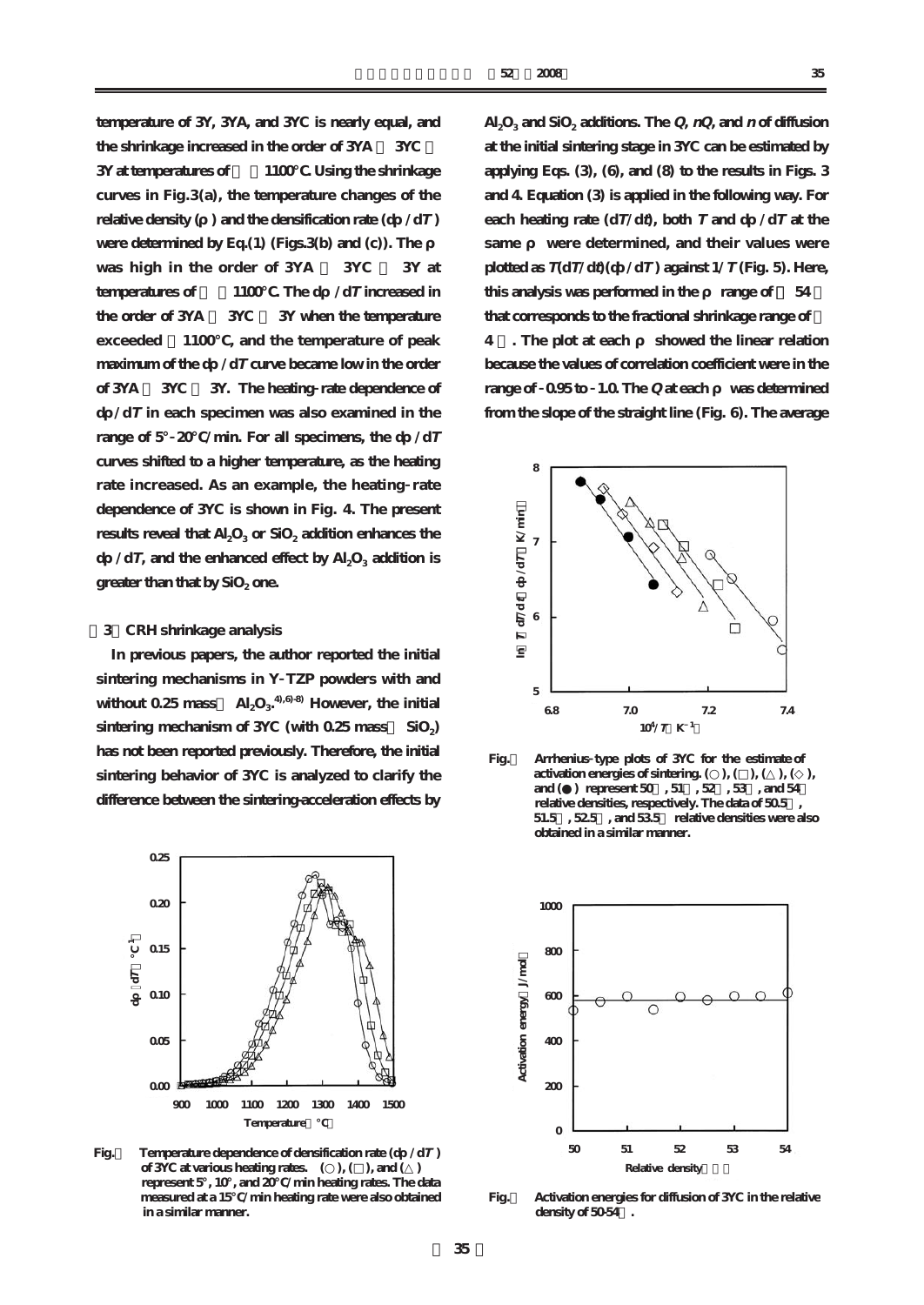value of Q in this range was 579 kJ/mol (standard deviation ( $=28 \text{ kJ/mol}$ ). On the other hand, Eq. **(6) is applied in the following way. In the fractional shrinkage range of <4 %, the nQ was determined from the slope of the straight line in the plot of**  $\ln[T^{1.6}d(L/L)/dT$  **]** against  $1/T$  **using the shrinkage** curve of each  $dT/dt$ . As an example, the plot at a  $dT/dt$ **of 10℃/min is shown in Fig.5. It is seen that the plot shows the linear relation. The linear relations were obtained at all plots of 5 20℃/min heating rates.** Determining the average value of  $nQ$ ,  $280 \text{ kJ/mol}$  ( $=6$ **kJ/mol) was obtained. Using the average values of both Q and nQ, the <sup>n</sup> was determined by Eq. (8), which was <sup>n</sup>=0.5(=1/2). According to two sphere shrinkage models, the <sup>n</sup> ranges of GBD and VD are 0.31 0.33 and 0.40 0.50, respectively.10) Therefore, the diffusion mechanism of 3YC was assigned to VD. This diffusion** mechanism (i.e.,  $n=1/2$ ) agreed with that of  $Al_2O_3$ **addition in previous papers.4)-8)**

To clarify the difference between  $\text{Al}_2\text{O}_3$  and  $\text{SiO}_2$ **effects on the sintering rate, the Q and frequency factor (that is defined by the following )** of each **specimen are estimated using Eq. (6). Putting as**  $0 \times (K \times D_0)/(k\lambda)$ , Eq. (6) is expressed by

$$
\frac{\mathrm{d}(L/L_0)}{\mathrm{d}T} \quad \frac{n}{0} \left(\frac{R}{cQ}\right)^n \left(\frac{nQ}{RT^2 n}\right) \, \exp\!\left(\frac{nQ}{RT}\right) \quad 9
$$

**In previous papers, the author reported that the orders depending on the diffusion mechanism of Y TZP powder with and without 0.25 mass**  $\text{Al}_2\text{O}_3$  were  $n=1/2$ and  $n=1/3$ , respectively,<sup>4,68</sup> which can be applied as **the orders for 3Y and 3YA. In the above result, the**

order of  $3$ YC is  $n=1/2$ . Using each value of  $n$ , Eq. (9), and the shrinkage data (of  $<$  4 ) of 5  $20$  /min **heating rates, the average values of Q were determined from the slopes of the straight lines in the plots of**  $\ln[T^{5/3}d(-L/L)/dT]$  against  $1/T$  for 3Y ( $n=1/3$ ) and  $\ln[T^{3/2}d(-L/L)/dT$  against  $1/T$  for 3YA and 3YC  $(n=1/2)$ . Each  $\alpha$  was determined from the intercept of **the plot using the determined Q. As an example, each plot at a 10℃/min heating rate is shown in Fig. 8. Here, although the Q of 3YC has been already determined from the result in Fig. 6, it was re estimated using Eq. (9) to strictly comparable with Qs of 3Y and 3YA. The obtained results are shown in Table**

**. The Q increased in the order of 3Y > 3YA > 3YC.** Similarly, the <sub>0</sub> also increased in the order of 3Y **3YA > 3YC. In previous papers, the author determined**



**Fig.** Plot of  $\ln T^{1.6}$ d(  $L/L_0$ )/dT against  $1/T$  of 3YC  **in the course of heating (10℃/min).** 



**Fig.** Plots of  $\ln\, T^{5\,3}\mathrm{d}$   $L\,L_0$   $\,\mathrm{d}T$  against 1/T in 3Y and  $\ln\, T^{3\,2}\mathrm{d}$   $L\,L_0$   $\,\mathrm{d}T$  against 1/T in 3YC **in the course of heating (10 /min). (), (), and () indicate 3Y, 3YA, and 3YC, respectively.**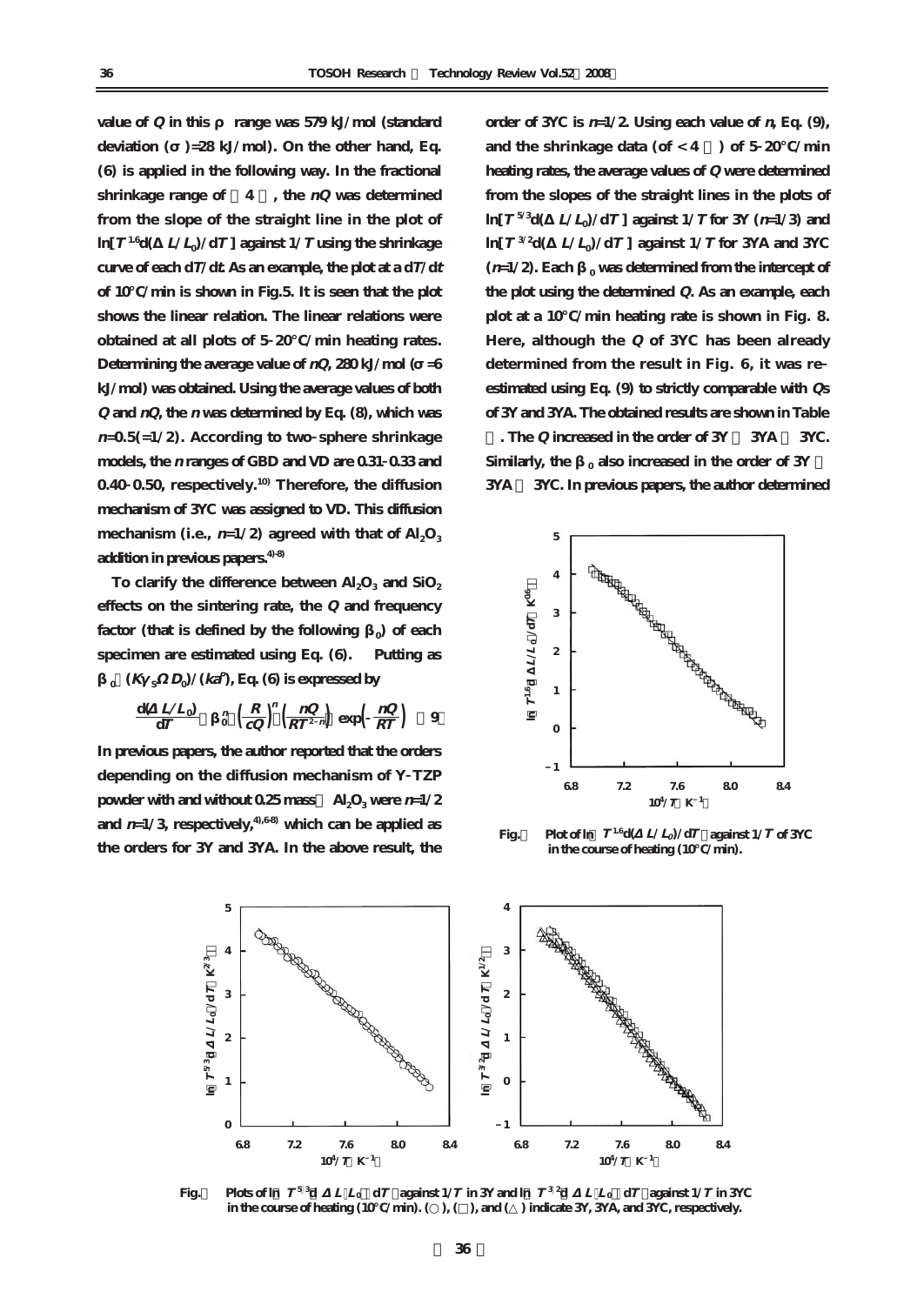| Specimen   | Activation energy |                       | Frequency factor              |                       | Apparent activation<br>energy |                       | Apparent frequenecy<br>factor   |                       |
|------------|-------------------|-----------------------|-------------------------------|-----------------------|-------------------------------|-----------------------|---------------------------------|-----------------------|
|            | Q<br>kJ/mol       | Standard<br>deviation | 0 S <sup>1</sup><br><b>In</b> | Standard<br>deviation | nQ<br>kJ/mol                  | Standard<br>deviation | $\ddot{0}$ , $S^n$<br><b>In</b> | Standard<br>deviation |
| 3Y         | 681               | 17                    | 51.4                          | 1.5                   | 227                           | 6                     | 17.1                            | 0 <sub>5</sub>        |
| <b>3YA</b> | 589               |                       | 461                           | 06                    | 295                           |                       | 230                             | 0 <sub>3</sub>        |
| <b>3YC</b> | 558               | 13                    | 430                           | 1.1                   | 279                           | 6                     | 21.5                            | 0 <sub>5</sub>        |

**TableⅠ Apparent activation energies, apparent frequency factors, activation energies, and frequency factors for diffusion at initial sintering stage** 

**1** The values of Q and ln <sub>0</sub> were calculated from the values of nQ and ln  $\frac{1}{0}$  using n=1/3 for 3Y and n=1/2 for 3YA and 3YC.

the values of  $Q$  for sintering of  $3 \text{ mol}$  (5.1  $5.3$ **mass%) Y TZP powders by the CRH and isothermal shrinkage analyses to be 535 595 with 0.25 mass%**  $\text{Al}_2\text{O}_3$  and 647 694 kJ/mol without  $\text{Al}_2\text{O}_3$ <sup>4,68</sup> **Furthermore, the author also reported that the values of ln[β0, (s <sup>1</sup> )] of 3Y and 3YA determined by the isothermal shrinkage analysis were 48.2 and 45.7, respectively.6),8) Compared with these values, the values** of **Q** and  $\alpha$  in 3Y, 3YA, and 3YC determined by the **present analytical method are considered to be reasonable. It is, therefore, clarified that the difference** in the sintering rate by  $\text{Al}_2\text{O}_3$  and  $\text{SiO}_2$  additions occurs **by differences in both Q and** <sub>0</sub> at the initial sintering **stage.**

# **4.Discussion**

### **[1]Effects of additives on the sintering rates**

Based on the kinetic analysis, the effects of Al<sub>2</sub>O<sub>3</sub> and **SiO2 additions on the initial sintering stage are discussed as follows. The integral type of Eq. (6) is given by the following equation.5)**

$$
\left(\frac{L}{L_0}\right) \quad \left(\frac{K_s}{k a^P C Q}\right)^n T^n \exp\left(\frac{n Q}{R T}\right) \n\frac{n \left(R T\right)}{\left(\frac{R T}{C Q}\right)^n \exp\left(\frac{n Q}{R T}\right)} \tag{10}
$$

**Under the same diffusion mechanism (namely, a constant** *n*), the decrease in  $\alpha$  **under a constant Q** and **T** or the increase in  $Q$  **under a constant**  $\int_0^1$  **and T leads** to the decrease in the  $L/L_0$ , which corresponds to the **decrease in the sintering rate. As shown in Fig. 3, the** shrinkage, and d /d*T* of 3YA were greater than that **of 3YC when the temperature exceeded ~1100℃. As can be seen the result in Table**, both  $Q$  and  $Q$ **3YA are greater than those of 3YC. It is, therefore, concluded that the sintering rate of 3YA increases more than that of 3YC at temperatures of >~1100℃ because the increase in**  $\theta$  **rather than Q is predominant.** 

**According to Eq. (10), the magnitude of <sup>n</sup> should be considered when the diffusion mechanism changes. The** *nQ* **and apparent frequency factor (** $\frac{n}{0}$ **) were** determined using the above  $Q$  and  $\alpha$  respectively **(Table**). Both  $nQ$  and  $\frac{n}{0}$  increase in the order of **3YA > 3YC > 3Y. As can be seen from the result in Fig. 3, when the temperature exceeded ~1100℃, the** sintering rate increases in the order of 3YA 3YC **3Y. It is, therefore, concluded that the sintering rate increases in the order of 3YA > 3YC > 3Y at**  $t$ emperatures of  $\qquad$  1100 $\qquad$  because the increase in  $\frac{n}{0}$ **rather than nQ is predominant. Thus, the sintering rate is controlled by not only the Q and**  $\theta$  **but also the** *n***.** 

# **[2]Mechanism of GBD→VD change by additive**

**In the previous paper, the author reported that the mechanism of GBD** VD change by  $Al_2O_3$  addition is **reasonably explained as follows.6) Added Al2O3 particles begin to dissolve in Y TZP particles with neck formation and growth, and a part of the dissolved Al3+ ions segregates at grain boundaries formed between Y TZP particles. When Al3+ ions segregate at grain boundaries, the grain boundary energy (** $_{GB}$ **) decreases, which is led to the change of diffusion mechanism from GBD to VD.**

**The similar discussion is available for the GBD→VD change by SiO2 addition. Ikuhara et al. 15) have reported that the dynamic behavior with heating of 2.5 mol% Y TZP** particles (Tosoh) to which SiO<sub>2</sub> particles with the **diameter of 10 nm (Nissan Chemical Industries) was added was observed using in situ observation technique by a transmission electron microscopy, and** most of the SiO<sub>2</sub> particles in the mixed state were **adsorbed into the ZrO<sub>2</sub> grains at 1300** . Furthermore, **they showed that no amorphous layer exists along the** grain **boundary** faces in  $SiO<sub>2</sub>$  doped Y TZP, but  $Y<sup>3</sup>$ **and Si4+ ions segregate at grain boundaries over widths**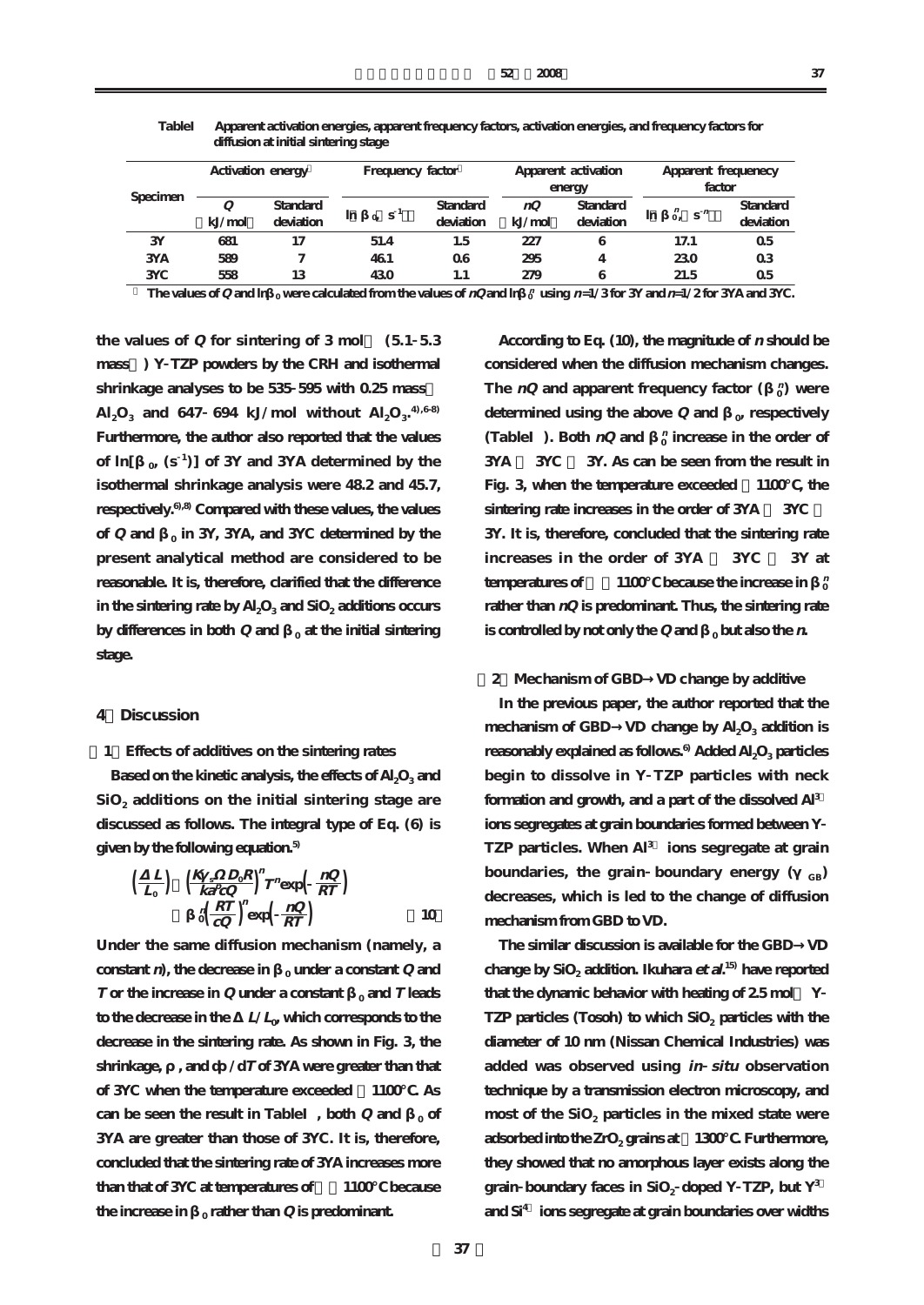**of 4 6 and 5 8 nm, respectively.16) Taking into account** their observations,  $15,16$  it is presumed that added  $SiO<sub>2</sub>$ **particles begin to dissolve in Y TZP particles with neck formation and growth, dissolved Si4+ ions diffuse to Y TZP particle interior within the range of solubility, and a part of the dissolved Si4+ ions segregate at grain boundaries formed between Y TZP particles. In the result in Fig. 1, a part of added SiO<sub>2</sub> has already** dissolved in ZrO<sub>2</sub> particles at the temperature of **1100℃, which is consistent with their result.15) Furthermore, it has been reported that when Si4+ ions segregate at grain boundaries in 2.5 mol% Y TZP, the GB/γS relatively decreases. 20) It is, therefore, concluded that the diffusion mechanism changes from** GBD to VD because the <sub>GB</sub> decreases by the grain **boundary segregation of Si4+ ions.**

**[3]Effects of additives on the activation energy and frequency factor**

**Sakka et al. have reported that the cation diffusion in** the  $Y_2O_3$  and  $CeO_2$   $(Zr_1 \#H_x)O_2$  systems is much **smaller than the oxygen diffusion.21),22) Therefore, the sintering rate in Y TZP powders with and without a small amount of additive is controlled by the cation diffusion. In the previous paper, the author reported** that the differences in both  $Q$  and  $R_0$  between 3Y and **3YA** (i.e.,  $Q(3Y)$   $Q(3YA)$  and  $R_0(3Y)$   $(3YA)$  can **be explained by the grain boundary segregation of Y3+**  $i$  ons and the difference in cation vacancy  $(V_{Zr}^{\text{w}})$ **concentrations between grain boundary vicinity and particle interior.6) The difference in Q of VD between 3YA and 3YC (i.e., Q(3YA)>Q(3YC)) is discussed as** follows. When  $\text{Al}_2\text{O}_3$  dissolves to Y TZP, the oxygen  $\mathsf{vacancy}\left(\mathrm{V}_\mathrm{o}\right)$  is produced by the doping reaction in the **following equation.**

 $\mathsf{Al}_2\mathsf{O}_3$   $\mathbb{Z}\mathbf{r}_{\mathbf{Zr}}^{\times}$   $\mathsf{O}_0^{\times}$   $\mathbb{Z}\mathsf{O}_2$  **2Zr** $\mathsf{O}_2$  **11** 

On the other hand, when  $SiO<sub>2</sub>$  dissolves to Y TZP, the  $\mathrm{V}_\mathrm{O}$  is not produced as shown in the following doping**reaction equation.**

$$
SiO_2 \quad Zr_{Zr}^{\times} \quad {}^{ZrO_2} \quad Si^{\times}_{Zr} \quad ZrO_2 \qquad \qquad 12
$$

**The cation diffusion proceeds primarily through cation**  $\text{vacancies (V}^\text{\tiny \text{UV}}_\text{\tiny Zr})\ \text{of the scholarly-defect type.}$  The **formation of schottky defect is expressed by the following equilibrium reaction.**

$$
\text{null} \quad V_{\text{Zr}}^{\text{III}} \quad \text{2V}_0 \tag{13}
$$

This equilibrium reaction means that when the  $V_0$ concentration increases, the  $V_{Zr}^{m}$  concentration **decreases according to the law of mass action.** Furthermore, when the  $V_{\text{o}}$  concentration increases, because  $\mathrm{V_{\mathrm{o}}}$  associates with  $\mathrm{V}_{\mathrm{Zr}}^{\mathrm{'''}}$  owing to coulombic attractive force, this associated  $V_{Zr}^{\cdots}$  does not work for the cation diffusion. The decrease in  $V_{Zr}^{\text{\tiny (III)}}$  concentration and the association between  $V_{Zr}^{\text{}}$  and  $V_{\text{O}}$  retard the cation diffusion. When  $\text{Al}_2\text{O}_3$  dissolves to Y TZP, the cation diffusion is depressed because the  $V_{\rm o}$  produces, **and the depressing effect appears as the increase in the Q** of VD. The dissolution of SiO<sub>2</sub> to Y TZP hardly  $\frac{1}{2}$  influences the cation diffusion because the  $V_{\mathrm{O}}$  does not produce. Therefore, the  $Q$  of  $VD$  in  $Al_2O_3$  addition is larger than that in SiO<sub>2</sub> one. The present results reveal **that the Q of VD in 3YA is higher than that in 3YC (TableⅠ), which is consistent with the conclusion in the above discussion. Therefore, the Q difference of VD between 3YA and 3YC can be qualitatively interpreted** by the difference in the amount of  $\mathrm{V}_\mathrm{o}\,$  that is produced **by the segregated dissolution of Al2O3 or SiO2 at Y TZP grain boundaries.**

The difference in <sub>0</sub> of VD between 3YA and 3YC (i.e.,  $_0$ (3YA)  $_0$ (3YC)) is discussed as follows. According to the random walk theory, the  $D_0$  in the **extrinsic region is given by the following equation.23)**

$$
D_0 \quad \frac{1}{6} B \quad {}^2\!N_V \exp\!\left(\frac{S}{R}\right) \tag{14}
$$

**Here, B is the constant that depends on the crystal** structure, the frequency of atom, the space between crystal planes,  $N_v$  the vacancy concentration, and S the activation entropy. When the diffusion **mechanism changes from GBD to VD by dissolution of**  $\mathrm{Al}_2\mathrm{O}_3$  the  $\mathrm{V}^\text{max}_{\mathrm{Zr}}$  concentration decreases (i.e., the  $\epsilon$  decrease in  $N_\mathrm{V}$ ) because the  $\mathrm{V}_\mathrm{O}$  is formed. On the other  $\mu$  hand, the formation of V<sub>o</sub> causes the increase in  $\mu$ s. In the case of  $\mathrm{SiO}_2$  addition, the  $\mathrm{V}_{\mathrm{Zr}}^{\mathrm{m}}$  concentration does **not change and the** <sub>s</sub> **change is small in comparison** with  $\mathrm{Al}_2\mathrm{O}_3$  addition because the  $\mathrm{V}_\mathrm{O}$  is not produced by the doping reaction of SiO<sub>2</sub>. Substituting Eq. (14) into  $\mathbf{K}$  **C**  $(\mathbf{K} \times \mathbf{D}_0) / (\mathbf{k} \mathbf{a}^p)$  and then taking  $\mathbf{K}(\mathbf{X}|\mathbf{A})$ **(3YC), one obtains**

$$
\frac{0.03 \text{A}}{0.03 \text{C}} \left( \frac{s(3 \text{A})}{s(3 \text{C})} \right) \left( \frac{N_{\text{v}}(3 \text{A})}{N_{\text{v}}(3 \text{C})} \right) \tag{15}
$$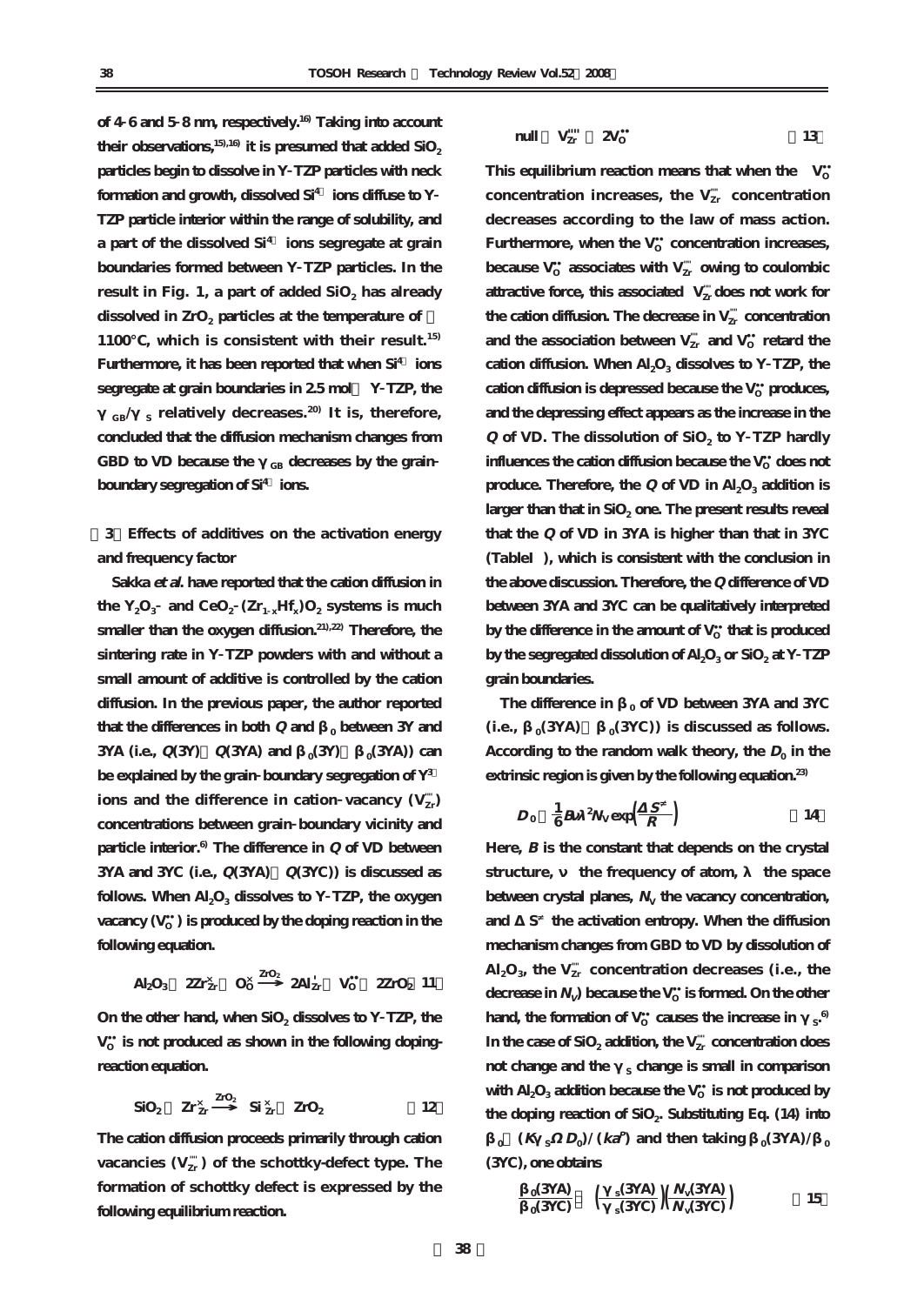Here, it is presumed that  $K$ ,  $B$ ,  $B$ ,  $A$ , and  $S$  do **not vary by the difference in Al<sub>2</sub>O<sub>3</sub> and SiO<sub>2</sub> additions.** The <sub>0</sub> of VD in 3YA is higher than that of VD in 3YC (i.e.,  $_0$ (3YA)/ $_0$ (3YC) 1). The right side in Eq. (15) is the relations of  $s(SYA)/s(SYC)$  1 and  $N_{\text{V}}(3YA)/N_{\text{V}}(3YC)$  1. It is, therefore, concluded that **the β0 in 3YA becomes higher than that in 3YC because the increase in**  $\frac{1}{S}$  **rather than the decrease in**  $N_{\text{V}}$  by Al<sub>2</sub>O<sub>3</sub> addition is predominant.

**As discussed in Section IV. (1), the increase of** sintering rate by Al<sub>2</sub>O<sub>3</sub> or SiO<sub>2</sub> addition largely depends **on the increase of**  $\alpha$ <sup>*n*</sup>, i.e., the increase in *n* with GBD

 $VD$  change, though the  $nQ$  also increases by  $Al_2O_3$  or **SiO2 addition. Therefore, the kinetic process of VD is faster than that of dominant GBD by the segregated** dissolution of Al<sub>2</sub>O<sub>3</sub> or SiO<sub>2</sub> at Y TZP grain boundaries. **Furthermore, the increase in**  $\frac{n}{0}$  depends primarily on the increase in <sub>9</sub>, which corresponds to the increase in  $\mathrm{V_{\mathrm{o}}}$  . It is, therefore, explained that the sintering rate of **3YA is greater than that of 3YC because of the increase** in  $\mathrm{V}_\mathrm{o}$  produced by dissolution of  $\mathrm{Al}_2\mathrm{O}_3$ .

# **5.Conclusions**

In the present study, the effects of  $\text{Al}_2\text{O}_3$  and  $\text{SiO}_2$ **addition on initial sintering of Y TZP powder manufactured by the hydrolysis process were investigated. The following conclusions were obtained: (1) The sintering rate of Y TZP powder remarkably** increased by a small amount of  $\text{Al}_2\text{O}_3$  or  $\text{SiO}_2$  addition, and the enhanced sintering effect by Al<sub>2</sub>O<sub>3</sub> addition was **greater than that by**  $SiO_2$  **addition.**  $Al_2O_3$  or  $SiO_2$ **addition affected little the grain growth process at the hold time condition in the present sintering profiles.**

**(2)** The  $nQ$  and  $\frac{n}{0}$  at the initial sintering stage were **estimated by applying the sintering rate equation to the CRH data. The diffusion mechanism changed from GBD** to VD by  $\mathsf{Al}_2\mathsf{O}_3$  or SiO<sub>2</sub> addition. Both  $nQ$  and  $\frac{n}{0}$ **increased in the order of 3YA > 3YC > 3Y. It is, therefore, concluded that the sintering rate increases in the order of 3YA > 3YC > 3Y because the increase in**

**0 <sup>n</sup> rather than nQ is predominant. This enhanced sintering mechanism is reasonably interpreted by the segregated dissolution of Al<sub>2</sub>O<sub>3</sub> or SiO<sub>2</sub> at Y TZP grain boundaries.**

**(3) The present analytical method derived based on the**

**sintering kinetics at CRH is very useful for determination of the diffusion mechanism at the initial sintering stage of ceramic powders.**

# **Acknowledgement**

**The author would like to express his sincere thanks to Professor Junichi Hojo, Kyushu University, for his valuable advice in this work.**

# **References**

- **1)W.S.Young and I.B.Cutler, J.Am.Ceram.Soc., 53 (12), 659(1970) 2)J.Wang and R.Raj, J.Am.Ceram.Soc., 73(5), 1172(1990) 3)J.Wang and R.Raj, J.Am.Ceram.Soc., 74(8), 1959(1991) 4)K.Matsui, N.Ohmichi, M.Ohgai, N.Enomoto, and J.Hojo, J.Am.Ceram.Soc., 88(12), 3346(2005) 5)K.Matsui, K.Tanaka,, N.Enomoto, and J.Hojo, J.Ceram.Soc.Jpn., 114(9), 763(2006) 6)K.Matsui, T.Yamakawa, M.Uehara, N.Enomoto, and J.Hojo, J.Am.Ceram.Soc., 91(6), 1888(2008) 7)K.Matsui, A.Matsumoto, M.Uehara, N.Enomoto, and J.Hojo, J.Am.Ceram.Soc., 90(1), 44(2007) 8)K.Matsui, K.Tanaka, T.Yamakawa, M.Uehara, N.Enomoto, and J.Hojo, J.Am.Ceram.Soc., 90(2), 443(2007) 9)Y.Moriyoshi and W.Komatsu, Yogyo-Kyokai-Shi, 79(10), 370(1971)**
- **10)D.L.Johnson, J.Appl.Phys., 40(1), 192(1969)**
- **11)Y.Moriyoshi and W.Komatsu, J.Am.Ceram.Soc., 53(12), 671(1970)**
- **12)D.L.Johnson and I.B.Cutler, J.Am.Ceram.Soc., 46(11), 541(1963)**
- **13)D.L.Johnson and I.B.Cutler, J.Am.Ceram.Soc., 46(11), 545(1963)**
- **14)H.Su and D.L.Johnson, J.Am.Ceram.Soc., 79(12), 3211(1996).**
- **15)Y.Ikuhara, Y.Nagai, T.Yamamoto, and T.Sakuma, Interface Science, 7, 77(1999)**
- **16)Y.Ikuhara, P.Thavorniti, and T.Sakuma, Acta. Mater., 45(12), 5275(1997)**
- **17)J.Zhao, Y.Ikuhara, and T.Sakuma, J.Am.Ceram. Soc., 81(8), 2087(1998)**